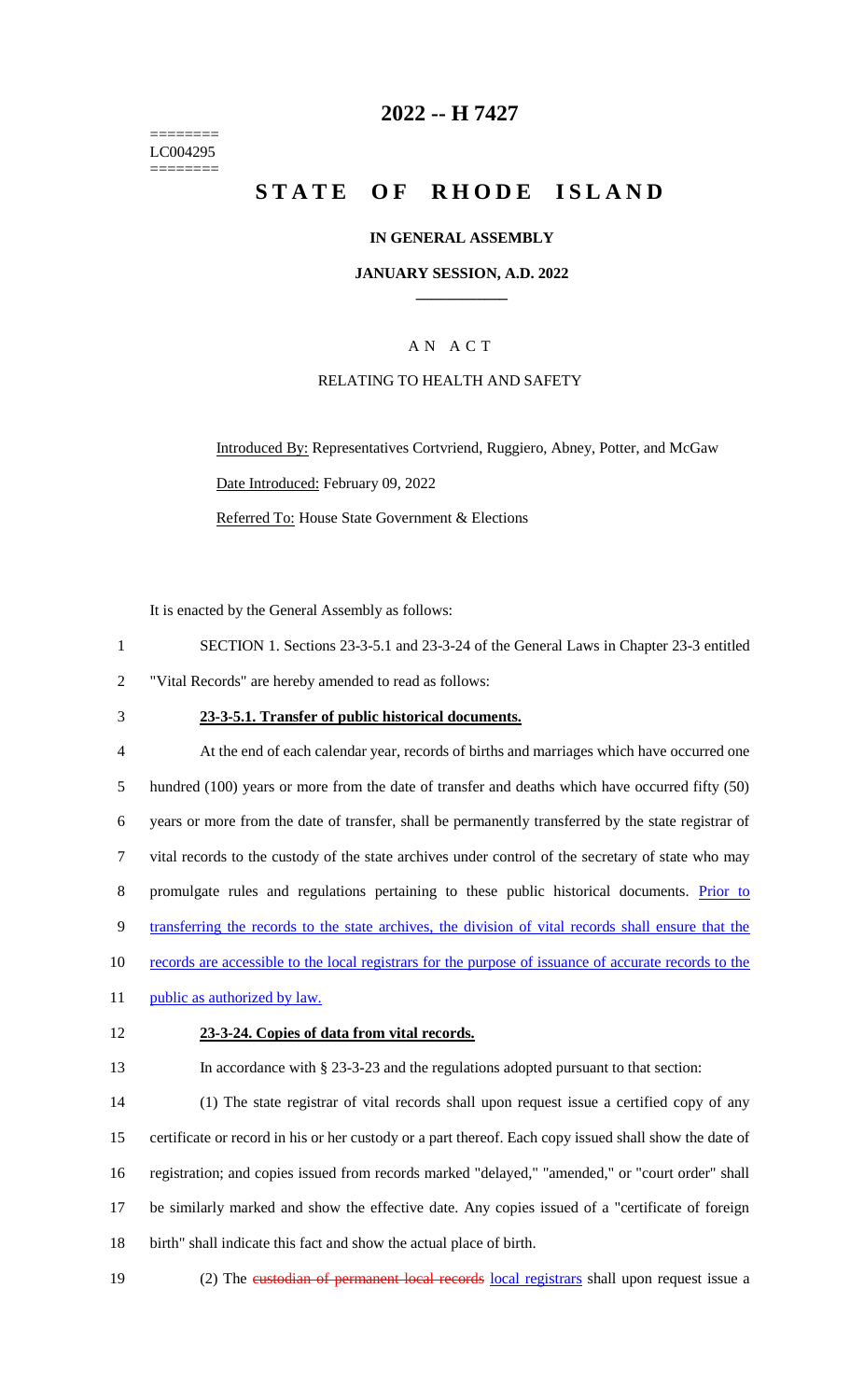1 certified copy of any certificate or record in his or her custody or to which he or she has access only in a form that shall be prescribed by the state director of health.

 (3) A certified copy of a certificate or any part thereof, issued in accordance with subdivision (1) or (2) of this section, shall be considered for all purposes the same as the original, and shall be prima facie evidence of the facts stated in the certificate, provided that the evidentiary value of a certificate or record filed more than one year after the event, or a record which has been amended, or a "certificate of foreign birth," shall be determined by the judicial or administrative body or official before whom the certificate is offered as evidence.

 (4) The National Office of Vital Statistics may be furnished copies or data that it may require for national statistics; provided, that the state shall be reimbursed for the cost of furnishing the data; and provided further, that the data shall not be used for other than statistical purposes by the National Office of Vital Records unless so authorized by the state registrar of vital records.

 (5) Federal, state, local, and other public or private agencies may, upon request, be furnished copies or data for statistical purposes upon terms or conditions that may be prescribed by the state director of health.

 (6) No person shall prepare or issue any certificate which purports to be an original certified copy, or copy of a certificate of birth, death, or fetal death, except as authorized in this chapter or regulations adopted under this chapter.

SECTION 2. This act shall take effect upon passage.

======== LC004295 ========